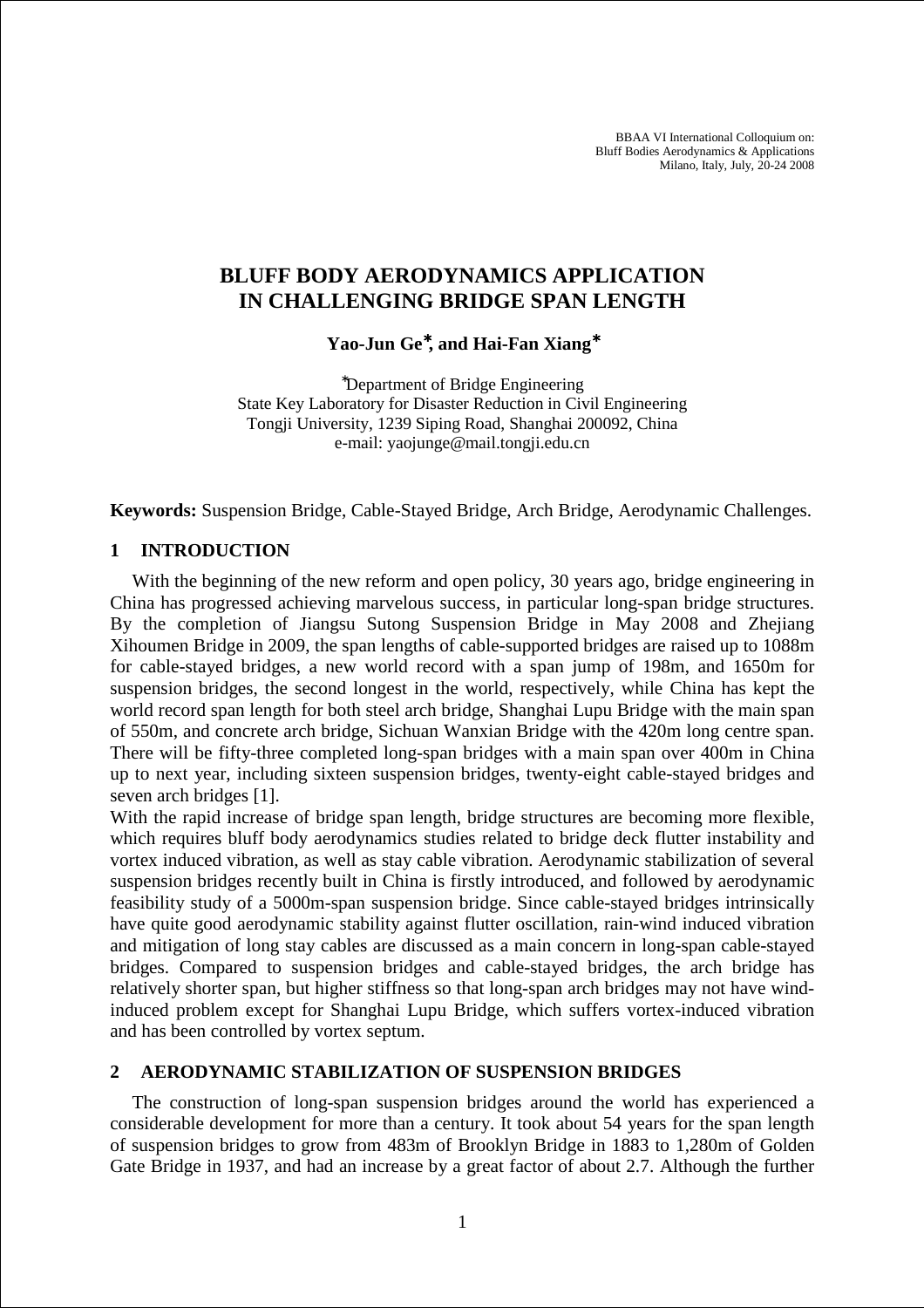increase in the next 44 years from Golden Gate Bridge to Verrazano Bridge and to Humber Bridge of 1410m in 1981 was only 10% or by a factor of 1.1, another factor of about 1.4 was realized in Akashi Kaikyo Bridge with a 1,991m main span within 17 years in 1998.

Table 1 lists ten longest-span suspension bridges in the world, including five in China, two in USA, and one in Japan, Denmark and UK, respectively [2]. The information provided in Table 1 covers not only general figures about span, year of completion and location, but also specific concerns related to wind resistance performance, including girder type, wind-induced problem and control measure adopted. The top four suspension bridges in Table 1 all suffered in wind-induced problems in flutter or vortex shedding, and some control measures have been adopted to improve aerodynamic performance, for example, central stabilizer on single box girder for Jiangsu Runyang Bridge, a central slot between twin-box deck for Zhejiang Xihoumen Bridge, both slot and stabilizer in truss girder for Akashi Kaikyo Bridge, and guide vanes on single box girder for Great Belt Bridge.

| Span  |                    | Main                    | Girder       | Wind-Induced   | Control         |                | Year |
|-------|--------------------|-------------------------|--------------|----------------|-----------------|----------------|------|
| Order | Bridge Name        | Problem<br>Type<br>Span |              | Measure        | Country         | <b>Built</b>   |      |
|       | Akashi Kaikyo      | 1991m                   | Truss        | <b>Flutter</b> | Slot/Stabilizer | Japan          | 1998 |
| 2     | Zhejiang Xihoumen  | 1650m                   | <b>Box</b>   | Flutter        | Slot            | China          | 2008 |
| 3     | <b>Great Belt</b>  | 1624m                   | <b>Box</b>   | Vortex         | Guide vane      | <b>Denmark</b> | 1998 |
| 4     | Jiangsu Runyang    | 1490m                   | <b>Box</b>   | Flutter        | Stabilizer      | China          | 2005 |
|       | Humber             | 1410m                   | <b>Box</b>   | None           | None            | U.K.           | 1981 |
| 6     | Jiangsu Jiangyin   | 1385m                   | <b>Box</b>   | None           | None            | China          | 1999 |
| 7     | Hong Kong Tsing Ma | 1377m                   | <b>Box</b>   | Flutter        | <b>Slot</b>     | China          | 1997 |
| 8     | Verrazano          | 1298m                   | <b>Truss</b> | None           | None            | U.S.A.         | 1964 |
| 9     | Golden Gate        | 1280m                   | Truss        | None           | None            | U.S.A.         | 1937 |
| 10    | Hubei Yangluo      | 1280m                   | <b>Box</b>   | None           | None            | China          | 2007 |

Table 1: Ten longest span suspension bridges in the world

## **2.1 Central Stabilizer**

Among the top four suspension bridges, Jiangsu Runyang South Bridge completed in 2005 is the second longest suspension bridge in China and the fourth longest in the world. The bridge connects Zhenjiang City and Yangzhou City over Yangtze River at Jiangsu Province in eastern China. The main section of the bridge was designed as a typical three-span suspension bridge with span arrangement of  $510m + 1490m + 510m$  as shown in Fig. 1. The deck cross section is a traditional closed steel box, 36.3m wide and 3m deep, and carries three 3.75m wide traffic lanes in each direction with 3.5m wide shoulders on both sides for emergency use as shown in Fig. 2. The box girder is equipped with classical barriers and sharp fairings intended to improve the aerodynamic streamlining as well as aesthetic quality [3].



Figure 1: Elevation of Jiangsu Runyang Bridge (Unit: m)

With the structural properties provided in the reference [3], finite element analysis of dynamic characteristics of the prototype bridge was performed, and the symmetrical and antisymmetrical fundamental natural frequencies of lateral, vertical and torsional vibration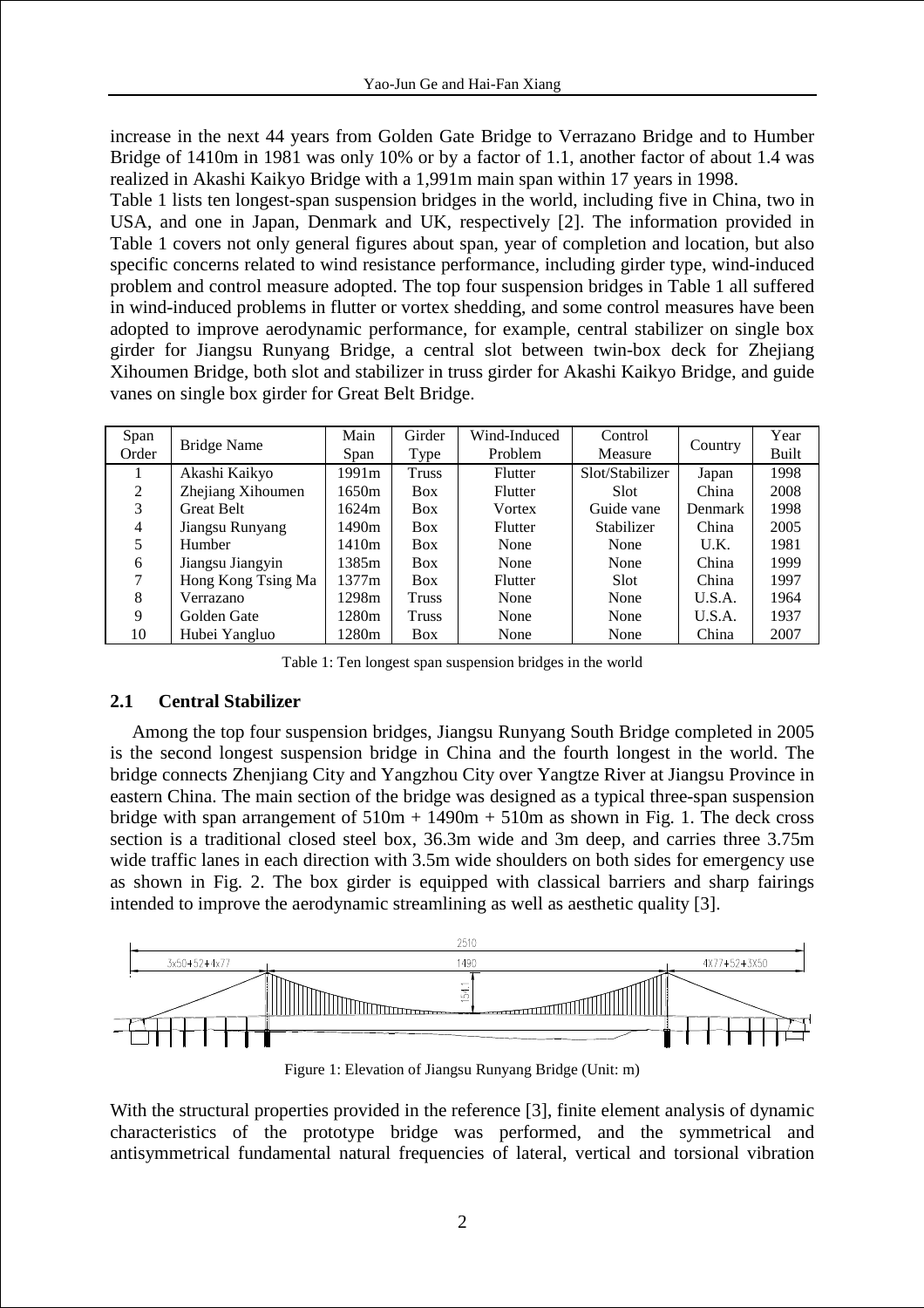modes were calculated and compared with those of the box-girder suspension bridges, including Great Belt Bridge and Zhejiang Xihoumen Bridge in Table 2. The fundamental vertical and lateral bending vibration frequencies of Jiangsu Runyang Bridge are comparable, but the torsional vibration frequencies are relatively lower than those of the other two bridges mainly because of the small depth of the box section.



Figure 2: Deck cross-section of Jiangsu Runyang Bridge (Unit: m)

| <b>Bridge</b>     | Span |           | Lateral Frequency (Hz) |           | Vertical Frequency (Hz) | Torsional Frequency (Hz) |              |  |
|-------------------|------|-----------|------------------------|-----------|-------------------------|--------------------------|--------------|--|
| Name              | (m)  | Symmetric | Antisvmmetr.           | Symmetric | Antısymmetr.            | Symmetric                | Antisymmetr. |  |
| Runyang           | 490  | 0.0489    | 0.1229                 | 0.1241    | 0.0884                  | 0.2308                   | 0.2698       |  |
| <b>Great Belt</b> | 1624 | 0.0521    | 0.1180                 | 0.0839    | 0.0998                  | 0.2780                   | 0.3830       |  |
| Xihoumen          | 1650 | 0.0484    | 0.1086                 | 0.1000    | 0.0791                  | 0.2323                   | 0.2380       |  |

Table 2: Fundamental natural frequencies of three longest box girder suspension bridges

In order to study the aerodynamic stability, a wind tunnel experiment with a 1:70 sectional model was carried out in the TJ (Tongji University) -1 Boundary Layer Wind Tunnel with the working section of 1.8m width, 1.8m height and 15m length. It was found in the first phase of the testing that the original structure could not meet the requirement of flutter speed of 54m/s. Some preventive means had to be considered to stabilize the original structure. With a stabilizer on the central deck as shown in Fig. 2, further sectional model testing was conducted, and the confirmation wind tunnel tests with the full aeroelastic model were also performed in TJ-3 Boundary Layer Wind Tunnel with the working section of 15m width, 2m height, and 14m length. The critical flutter speeds obtained from the sectional model (SM) and full model (FM) wind tunnel tests are collected and compared in Table 3. Both experimental results show good agreement with each other and the central stabilizer of 0.88 m height as shown in Fig. 3 can raise the critical flutter speed over the required value [3].



Figure 3: Central stabilizer mounted on the deck of Jiangsu Runyang Bridge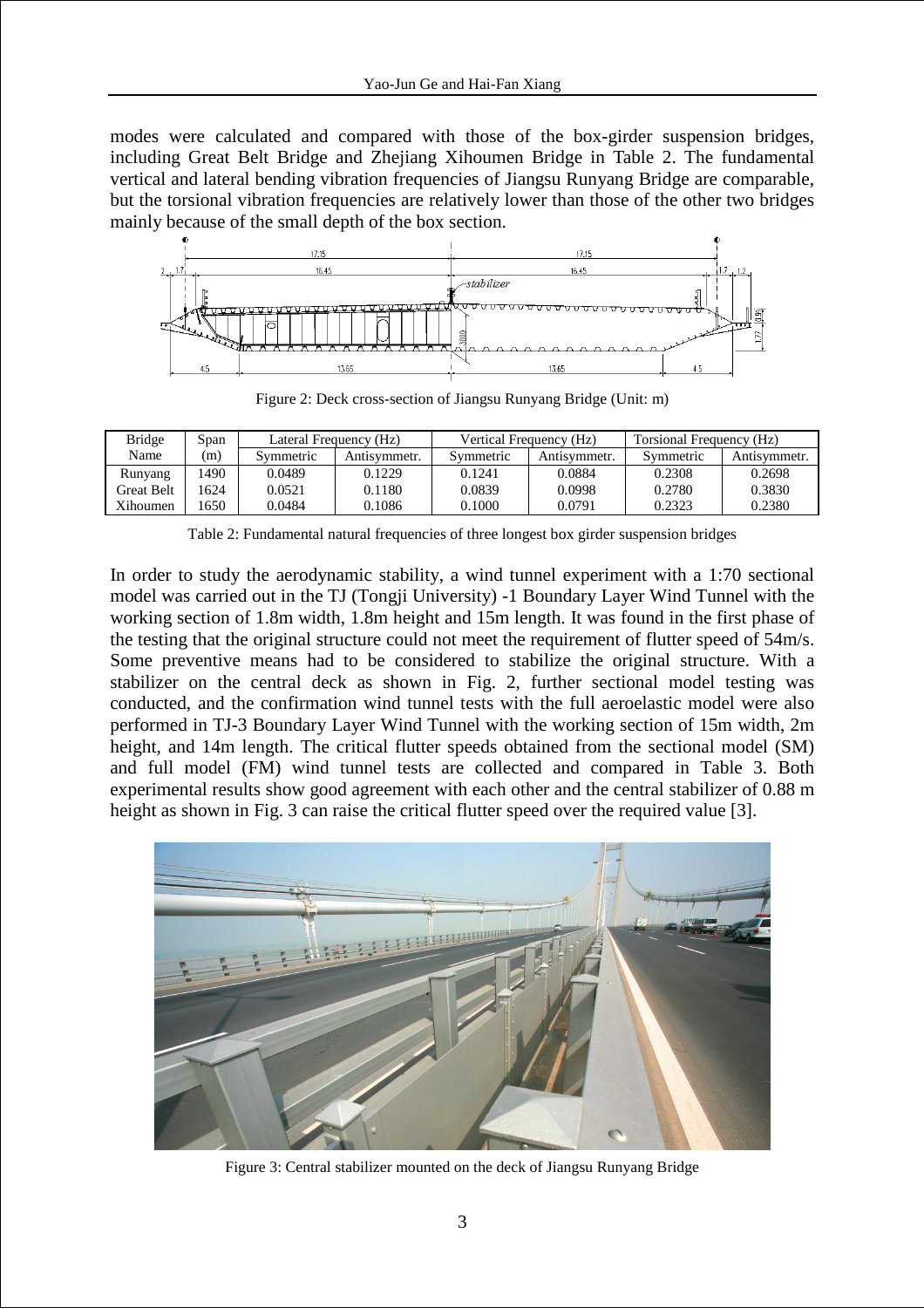| <b>Box Girder</b>                  |                     | Critical flutter speed (m/s) |                    |                    | Required |
|------------------------------------|---------------------|------------------------------|--------------------|--------------------|----------|
| Configuration                      | $SM$ at $0^{\circ}$ | $FM$ at $0^{\circ}$          | SM at $+3^{\circ}$ | FM at $+3^{\circ}$ | (m/s)    |
| Original box girder                | 64.4                | 64.3                         | 50.8               | 52.5               | 54       |
| Box girder with a 0.65m stabilizer |                     | 69.5                         | 58.1               | 53.8               | 54       |
| Box girder with a 0.88m stabilizer |                     | 72.1                         | 64.9               | 55.1               | 54       |
| Box girder with a 1.1m stabilizer  |                     | >75                          | 67.4               | 56.4               | 54       |

Table 3: Critical flutter speeds of Jiangsu Runyang Bridge

## **2.2 Twin Box Girder**

Zhejiang Xihoumen Bridge will become the longest suspension bridge in China and the second longest in the world just behind Akashi Kaikyo Bridge. This bridge is part of the Zhoushan Island-Mainland Connection Project linking two islands, namely Jintang and Cezi in Zhejiang Province. It crosses the Xihoumen channel, one of the most important national deep waterway. The bridge route is selected at the shortest distance of the Xihoumen Strait between Jintang Island and Cezi Island, about 2200m away, with a small island near Cezi, Tiger Island, which can be used to support a pylon for a cable-supported bridge. If one pylon of a three-span suspension bridge sets on Tiger Island, the other one may be placed at the inclined reef of Jintang Island. The location of the pylon foundation on Jintang was compared with different span lengths, for example, above the water level with a minimum span of 1650m, 20m under the water surface with a 1520m span, 35m under the water with a 1310m span, and so on. In order to avoid constructing deep-water foundation, the Xihoumen Bridge is finally designed as a two-span continuous suspension bridge with the main span of 1650m, as shown in Fig. 4 [4].



Figure 4: Elevation of Zhejiang Xihoumen Bridge (Unit: m)

| Deck Box Girder                   |            |       | Critical flutter speed $(m/s)$ |         | Required |
|-----------------------------------|------------|-------|--------------------------------|---------|----------|
| Configuration                     | $-3^\circ$ | ∩°    | $+3^\circ$                     | Minimum | (m/s)    |
| Single box girder                 | 50.7       | 46.2  | 48.7                           | 46.2    | 78.4     |
| Single box with a 1.2m stabilizer | >89.3      | >89.3 | 37.7                           | 37.7    | 78.4     |
| Single box with a 1.7m stabilizer | 88.0       | >89.3 | 43.4                           | 43.4    | 78.4     |
| Single box with a 2.2m stabilizer | >89.3      | >89.3 | 88.0                           | 88.0    | 78.4     |
| Twin box with a slot of 6m        | 88.4       | >89.3 | >89.3                          | 88.4    | 78.4     |
| Twin boxes with a slot of 10.6m   | >89.3      | >89.3 | >89.3                          | >89.3   | 78.4     |

Table 4: Critical flutter speeds of Zhejiang Xihoumen Bridge

Based on the experience gained from the 1490 m Runyang Bridge with flutter speed of 51 m/s and the 1624 m Great Belt Bridge with 65 m/s flutter speed, the span length of 1650 m may cause problems of aerodynamic instability for suspension bridges, even with the stricter stability requirement of 78.4 m/s in Xihoumen Bridge. Four alternative configurations of box girders were proposed and were investigated through sectional model wind tunnel tests. Apart from the traditional single box, the other three deck sections, including the single box with a central stabilizer of 2.2m (Fig. 5a) and the twin box decks with a central slot of 6 m (Fig. 5b)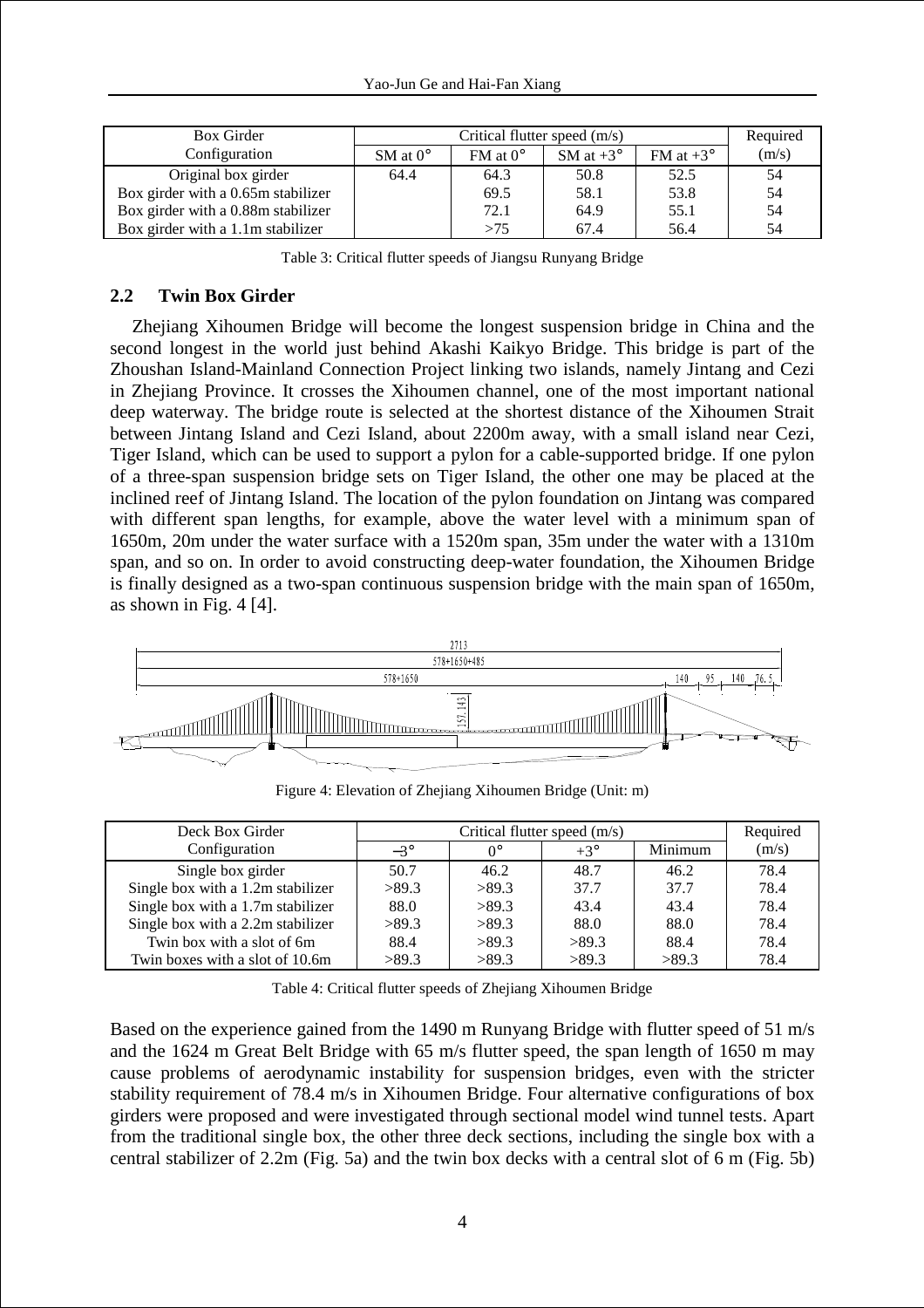or 10.6 m (Fig. 5c), can satisfy the flutter stability requirement shown in Table 4, and the 6 m slotted twin-box girder was adopted, which was further modified to the final configuration as shown in Fig. 5d [5].



Figure 5: Proposed box girder sections for Zhejiang Xihoumen Bridge (Unit: m)

## **2.3 Stabilization for Super-Long Span**

As a long-time dream and an engineering challenge, the technology of bridging larger obstacles has entered into a new era of crossing wider sea straits, for example, Messina Strait in Italy, Qiongzhou Strait in China, Tsugaru Strait in Japan, and Gibraltar Strait linking the European and African Continents. One of the most interesting challenges has been identified as bridge span length limitation, in particular the span limits of suspension bridges as a bridge type with potential longest span. The dominant concerns of super long-span bridges to bridge designers are basically technological feasibility and aerodynamic considerations. With the emphasis on aerodynamic stabilization for longer span length, a typical three-span suspension bridge with a 5,000m central span and two 1,600m side spans is considered as the limitation of span length as shown in Fig. 6.

![](_page_4_Figure_6.jpeg)

Figure 6: Elevation of the 5,000m long suspension bridge (Unit: m)

In order to push up the aerodynamic stability limit, two kinds of generic deck sections, namely a widely slotted deck (WS) without any stabilizers (Fig. 7a) and a narrowly slotted deck with vertical and horizontal stabilizers (NS) (Fig. 7b), were investigated. The WS cross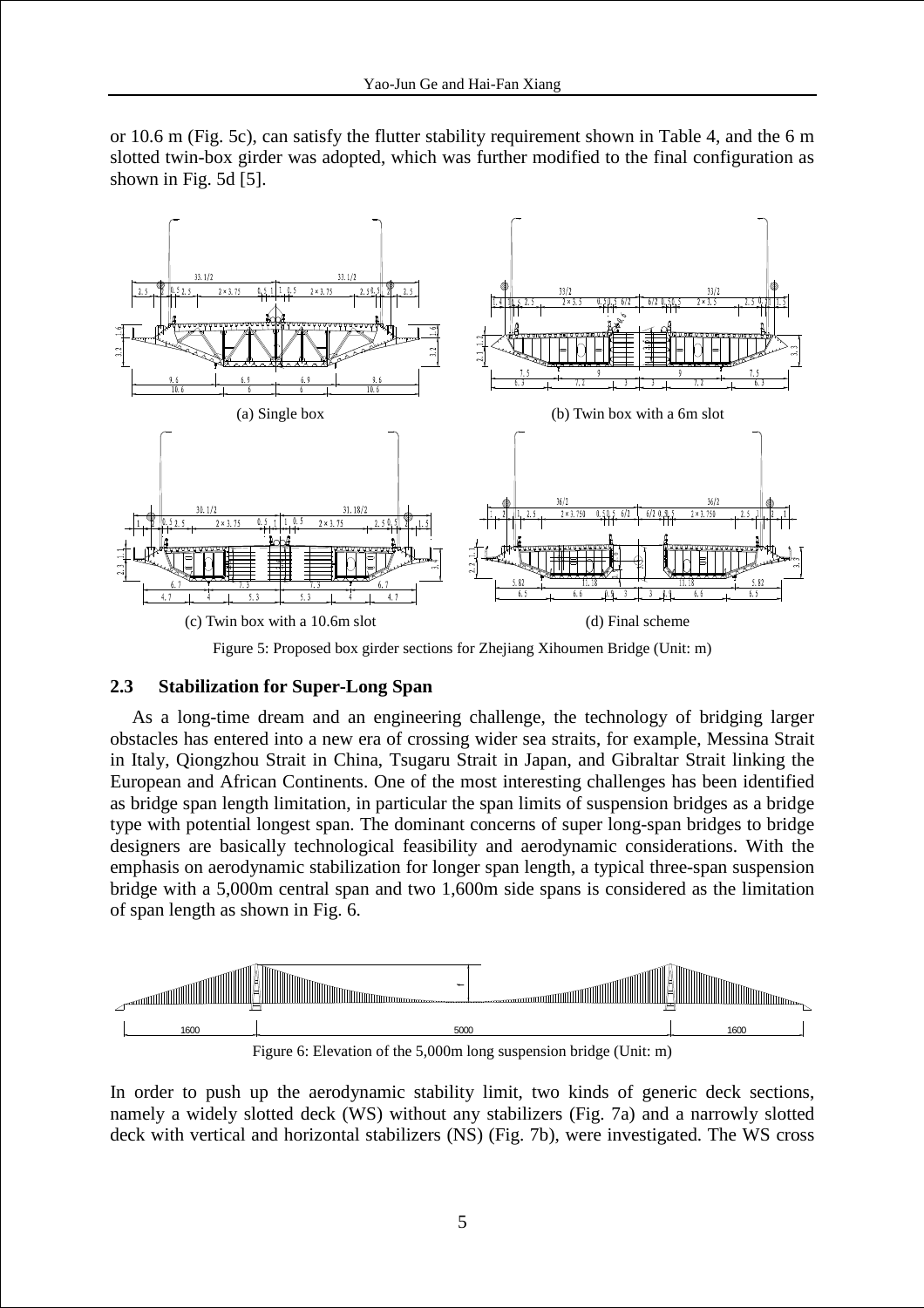section has a total deck width of 80m and four main cables for a 5,000m-span suspension bridge while the NS provides a narrower deck solution of 50m and two main cables [6][7].

![](_page_5_Figure_2.jpeg)

Figure 7: Geometry of deck sections of WS and NS (Unit: m)

Having performed a dynamic finite-element analysis based on the structural parameters listed in Table 5, the fundamental natural frequencies of the structures have been calculated for all four ratios *n* of cable sag to span and the two deck configurations in Table 6. The fundamental lateral bending frequencies vary about 16% for the WS section and 17% for the NS section from  $n = 1/8$  to  $n = 1/11$ , but almost remain the same between the WS and NS deck configurations. The fundamental vertical bending frequencies are not influenced significantly by both deck configurations and the sag-span ratios. The fundamental torsional frequencies vary differently with the ratio *n* in the two deck configurations, in which the frequency values go up in the WS section and go down in the NS section with the decrease of the ratio *n*, but it is interesting to see that the frequency ratio of torsion to vertical bending monotonically decreases with reduction of the ratio *n*.

| Type |                             | Main Cables               |                             | <b>Stiffening Girder</b>   |                      |            |                              |  |
|------|-----------------------------|---------------------------|-----------------------------|----------------------------|----------------------|------------|------------------------------|--|
|      | $EA$ (Nm <sup>2</sup> )     | $m$ (kg/m)                | $I_m$ (kgm <sup>2</sup> /m) | $EI_{v}$ (Nm <sup>2)</sup> | $GL_d(Nm^2)$         | $m$ (kg/m) | $I_m(\text{kgm}^2/\text{m})$ |  |
| WS   | $0.61 - 1.12 \times 10^{6}$ | $2.62 - 4.82 \times 10^4$ | $2.36 - 4.33 \times 10'$    | $4.7 \times 10^{11}$       | $2.8 \times 10^{11}$ | 24000      | $2.16\times10'$              |  |
| NS   | $0.61 - 1.12 \times 10^{6}$ | $2.62 - 4.82 \times 10^4$ | $1.27 - 2.33 \times 10^{7}$ | $8.1 \times 10^{11}$       | $4.1 \times 10^{11}$ | 24000      | $5.40\times10^{6}$           |  |

Table 5: Parameters of stiffness and mass of the 5,000m suspension bridge

| Ratio      | Lateral (Hz) |         | Vertical (Hz) |         |         | Torsional (Hz) | <b>Frequency Ratio</b> |       |
|------------|--------------|---------|---------------|---------|---------|----------------|------------------------|-------|
|            | WS           | NS      | WS            | NS      | WS      | NS             | WS                     | NS    |
| $n = 1/8$  | 0.02199      | 0.02156 | 0.05955       | 0.05936 | 0.07090 | 0.09073        | 1.191                  | 1.528 |
| $n = 1/9$  | 0.02322      | 0.02285 | 0.06126       | 0.06115 | 0.07207 | 0.08928        | 1.176                  | 1.460 |
| $n = 1/10$ | 0.02438      | 0.02406 | 0.06219       | 0.06204 | 0.07268 | 0.08653        | 1.168                  | 1.395 |
| $n = 1/11$ | 0.02548      | 0.02520 | 0.06237       | 0.06219 | 0.07269 | 0.08403        | 1.165                  | 1.351 |

Table 6: Fundamental natural frequencies of the 5,000m suspension bridge

| Ratio      | $m \left(\times 10^4 \text{kg/m}\right)$ |      | $I_m$ (×10 <sup>7</sup> kgm <sup>2</sup> /m) |      | $f_h$ (Hz) |         | $f_{\alpha}$ (Hz) |         | $U_{cr}$ (m/s) |      |
|------------|------------------------------------------|------|----------------------------------------------|------|------------|---------|-------------------|---------|----------------|------|
|            | WS                                       | NS   | WS                                           | NS   | WS         | NS      | WS                | NS      | WS             | NS   |
| $n = 1/8$  | 6.01                                     | 6.79 | 5.28                                         | 2.37 | 0.05955    | 0.05936 | 0.07090           | 0.09073 | 82.9           | 74.7 |
| $n = 1/9$  | 6.27                                     | 7.43 | 5.36                                         | 3.22 | 0.06126    | 0.06115 | 0.07207           | 0.08928 | 88.8           | 77.4 |
| $n = 1/10$ | 6.73                                     | 8.33 | 5.92                                         | 3.29 | 0.06219    | 0.06204 | 0.07268           | 0.08653 | 90.9           | 78.9 |
| $n = 1/11$ | 7.66                                     | 9.52 | 6.77                                         | 3.62 | 0.06237    | 0.06219 | 0.07269           | 0.08403 | 98.9           | 82.7 |

Table 7: Critical flutter wind speeds of the 5,000m suspension bridge

With the dynamic characteristics given above and the numerically identified flutter derivatives, the critical wind speeds of the suspension bridges were calculated by multi-mode flutter analysis assuming a structural damping ratio of 0.5%. The results of critical wind speeds together with the generalized mass and mass moment of inertia are summarized in Table 7. For both deck sections the critical wind speed increases with decrease of the ratio *n*,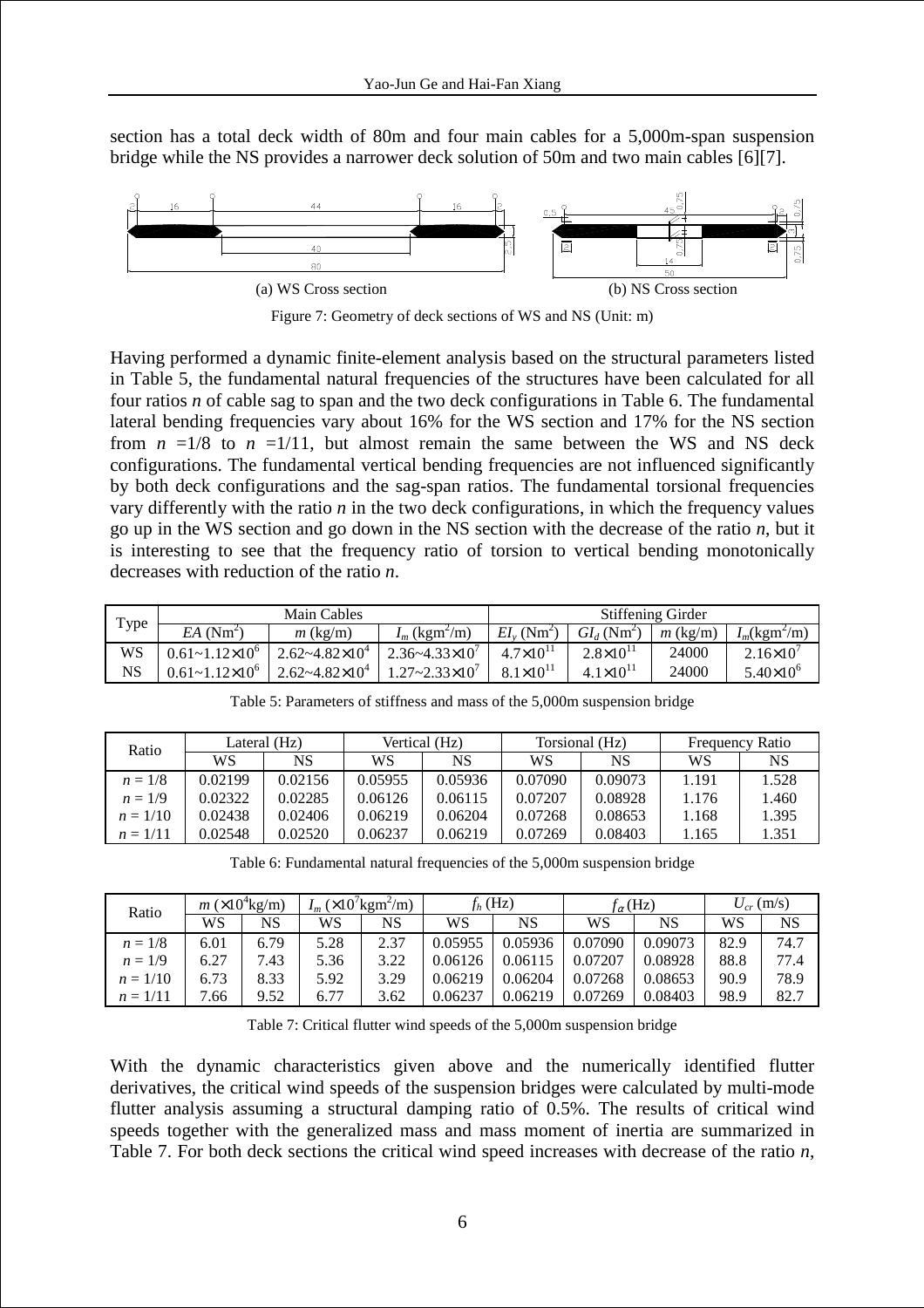although the frequency ratio of torsion to vertical bending slightly decreases. The most important reason is the considerable increase of the generalized properties in the aerodynamic stability analysis. The minimum critical wind speeds for the WS and NS sections are 82.9 m/s and 74.7 m/s, respectively [8][9].

## **3 RAIN-WIND INDUCED VIBRATION OF STAY CABLES**

Cable-stayed bridges can be traced back to the 18th century, and many early suspension bridges were of hybrid suspension and cable-stayed construction, for example, Brooklyn Bridge in 1883. One of the first modern cable-stayed bridge is a concrete-decked cable-stayed bridge built in 1952 over the Donzere-Mondragon Canal in France, but it had little influence on later development. The steel-decked bridge, Stromsund Bridge in Sweden by Franz Dischinger in 1955, is therefore more often cited as the first modern cable-stayed bridge with a main span of 183m. It took about 31 years for the span length of cable-stayed bridges to increase to 465m in Anacis Bridge in Canada in 1986, but in the last decade of the past century, the span length grew very fast, for example, 520m of Skamsund Bridge in 1991, 602m of Yangpu Bridge in 1993, 856m of Normandy Bridge in 1995 and 890m of Tatara Bridge in 1999. Another big jump with about two hundred meters in span length will be realized in Jiangsu Sutong Bridge with the 1088m length of main span in this year.

Table 8 lists ten longest-span cable-stayed bridges in the world, in which China has contributed eight, and Japan and France have made one contribution each [10]. Except for the Fujian Qingzhou Bridge which experienced aerodynamic instability because of its bluff composite deck, almost all other cable-stayed bridges listed in Table 8 suffered stay cable vibration induced by wind and rain condition, and adopted one or two vibration control measures, including dimples or spiral wires on cable surface, and mechanical dampers at the low ends of cables.

| Span  |                     | Main             | Girder       | Wind-Induced   | Control      |         | Year  |
|-------|---------------------|------------------|--------------|----------------|--------------|---------|-------|
| Order | <b>Bridge Name</b>  | Type<br>Span     |              | Problem        | Measure      | Country | Built |
|       | Jiangsu Sutong      | 1088m            | <b>Box</b>   | Stay cables    | Dimples      | China   | 2008  |
| 2     | Tatara              | 890 <sub>m</sub> | <b>Box</b>   | Stay cables    | Dimples      | Japan   | 1999  |
| 3     | Normandy            | 856m             | <b>Box</b>   | Stay cables    | Spiral-wires | France  | 1995  |
| 4     | 3rd Jiangsu Nanjing | 648m             | <b>Box</b>   | Stay cables    | Dimples      | China   | 2005  |
|       | 2nd Jiangsu Nanjing | 628m             | <b>Box</b>   | Stay cables    | Spiral-wires | China   | 2001  |
| 6     | Zhejiang Jintang    | 620 <sub>m</sub> | <b>Box</b>   | Stay cables    | Spiral-wires | China   | 2008  |
| 7     | Hubei Baishazhou    | 618m             | <b>Box</b>   | Stay cables    | Dimples      | China   | 2000  |
| 8     | Fujian Qingzhou     | 605m             | $\Pi$ girder | <b>Flutter</b> | Guide vane   | China   | 2003  |
| 9     | Shanghai Yangpu     | 602m             | $\Pi$ girder | Stay cables    | Damper       | China   | 1993  |
| 10    | Shanghai Xupu       | 590 <sub>m</sub> | <b>Box</b>   | None           | Damper       | China   | 1997  |

Table 8: Ten longest span cable-stayed bridges in the world

## **3.1 Dynamic and Aerodynamic Characteristics**

The cable-stayed bridge has become the most popular type of long-span bridges in China for the past two decades. In 1993, Shanghai Yangpu Bridge with the main span of 602 m once became the longest span cable-stayed bridge in the world. Although this record was quickly surpassed by Normandy Bridge in 1995 and Tatara Bridge in 1999, China already has 38 long span cable-stayed bridges with main span over 400m including the 1088m Jiangsu Sutong Bridge, and is currently constructing two record-breaking span length cable-stayed bridges, the 1018m Hong Kong Stonecutters Bridge and the 926m Hubei Edong Bridge [9].

There are two great moments in history that the span length of cable-stayed bridges increased with a big jump, 254m from the 602m Yangpu Bridge to the 856m Normandy Bridge in 1995,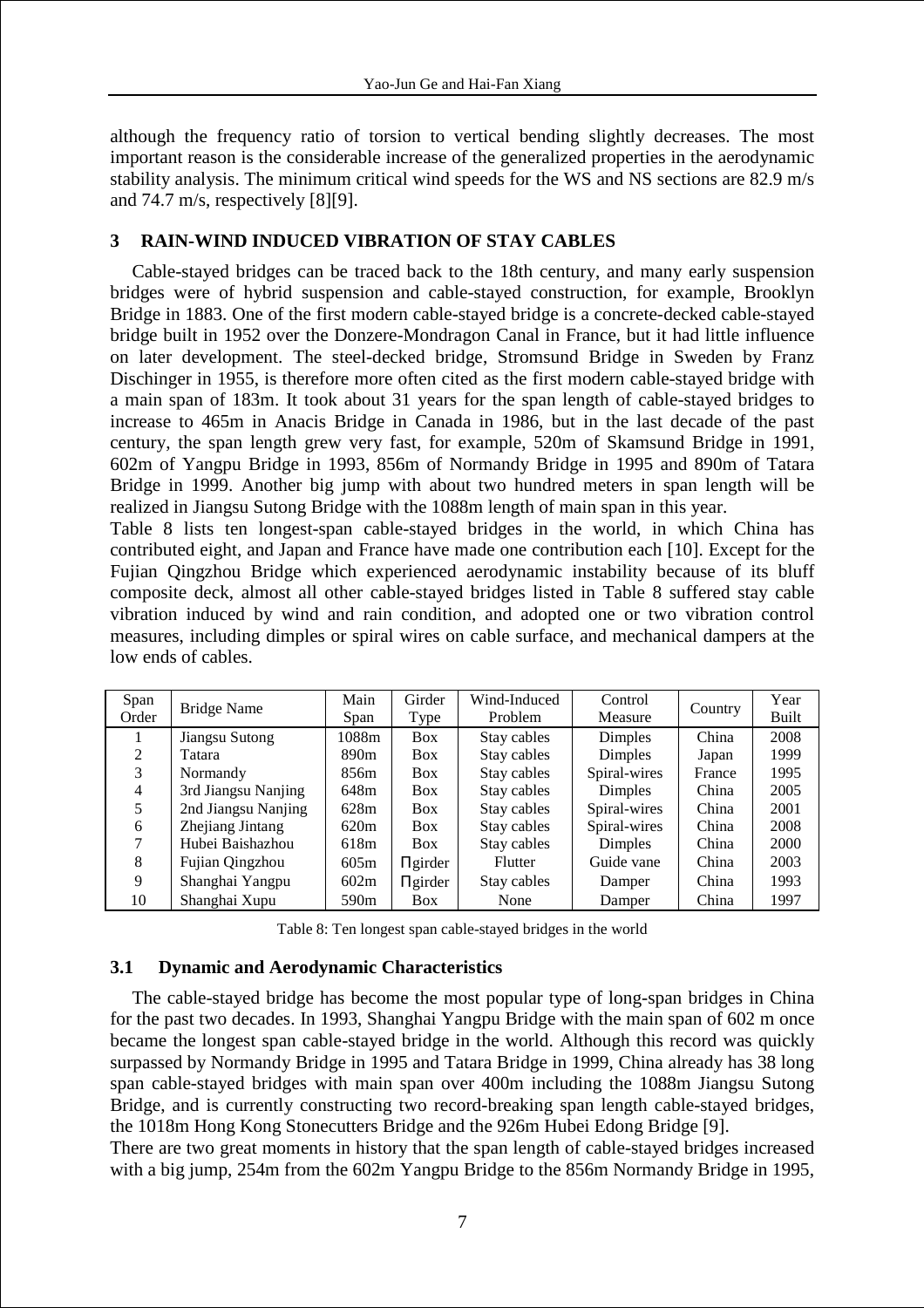and 198m from the 890m Tatara Bridge to 1088m Sutong Bridge in 2008. Is it possible to make further significant increase of span length of cable-stayed bridges? Apart from structural materials and construction technology, among the most important concerns should be dynamic and aerodynamic characteristics.

In order to study dynamic characteristics of a cable-stayed bridge, the finite-element idealization of a cable-stayed bridge is basically carried out with beam elements for longitudinal girders, transverse beams and pylon elements, and cable elements considering geometric stiffness for stay cables, and geometric dimensions and material properties for these elements should be correctly provided. Having performed a dynamic finite-element analysis, the first several natural frequencies of a cable-stayed bridge can be found, and the most important figures are those related to the fundamental vibration frequencies, including lateral bending, vertical bending and torsion modes. The fundamental frequencies of lateral bending, vertical bending and torsion modes of five cable-stayed bridges with a main span over 800m, including Sutong, Stonecutters, Tatara, Normandy and Edong, are collected and compared in Table 9 [9]. Among these five bridges, Tatara Bridge is an exceptional case always with the smallest values of the fundamental frequencies because of the least depth and width of the box girder, but with the largest ratio of the torsional frequency to the vertical frequency. With the unique twin box girder, Stonecutters Bridge has the next smallest fundamental frequencies of lateral and vertical bending modes, but almost the same torsional frequency as Tatara Bridge and Normandy Bridge. As the longest cable-stayed bridge, Sutong Bridge even has higher torsional frequency than those of the other four bridges. It should be concluded that there is not any clear tendency that fundamental frequencies decrease with the increase of span length of cable-stayed bridges.

|                     | Main | Lateral   | Vertical  | Torsional | Frequency  | Flutter | Required |
|---------------------|------|-----------|-----------|-----------|------------|---------|----------|
| Bridge Name         | Span | Frequency | Frequency | Frequency | Ratio      | Speed   | Speed    |
|                     | (m)  | (Hz)      | (Hz)      | (Hz)      | Tor./Ver.) | (m/s)   | (m/s)    |
| Jiangsu Sutong      | 1088 | 0.104     | 0.196     | 0.565     | 2.88       | 88.4    | 71.6     |
| <b>Stonecutters</b> | 1018 | 0.090     | 0.184     | 0.505     | 2.74       | 140     | 79.0     |
| Hubei Edong         | 926  | 0.153     | 0.235     | 0.548     | 2.33       | 81.0    | 58.6     |
| Tatara              | 890  | 0.078     | 0.139     | 0.497     | 3.58       | 80.0    | 61.0     |
| Normandy            | 856  | 0.151     | 0.222     | 0.500     | 2.25       | 78.0    | 58.3     |

Table 9: Fundamental natural frequencies and critical flutter speeds of five cable-stayed bridges over 800m

The most important aerodynamic characteristic is flutter instability, which can be evaluated by simply comparing critical flutter speed with required wind speed. Critical flutter speed of a bridge can be determined through direct experimental method with sectional model or full aeroelastic model as well as computational method with experimentally identified flutter derivatives, and required wind speed is based on basic design wind speed multiplied by some modification factors, for example, considering deck height, gust speed, longitudinal correlation of wind speed, safety factor of flutter, and so on. Both the critical flutter speeds and the required wind speeds of these five bridges are shown in Table 9. It is very surprising to see that both critical flutter speeds and required wind speeds steadily increase with the increase of main span. Although the reason for this kind of tendency is still under investigation, these long-span cable-stayed bridges with spatial cable planes and steel box girders do not have any problem in aerodynamic instability, and the fact that critical flutter speed is not so sensitive to main span may support to make another jump in span length of cable-stayed bridges in the near future.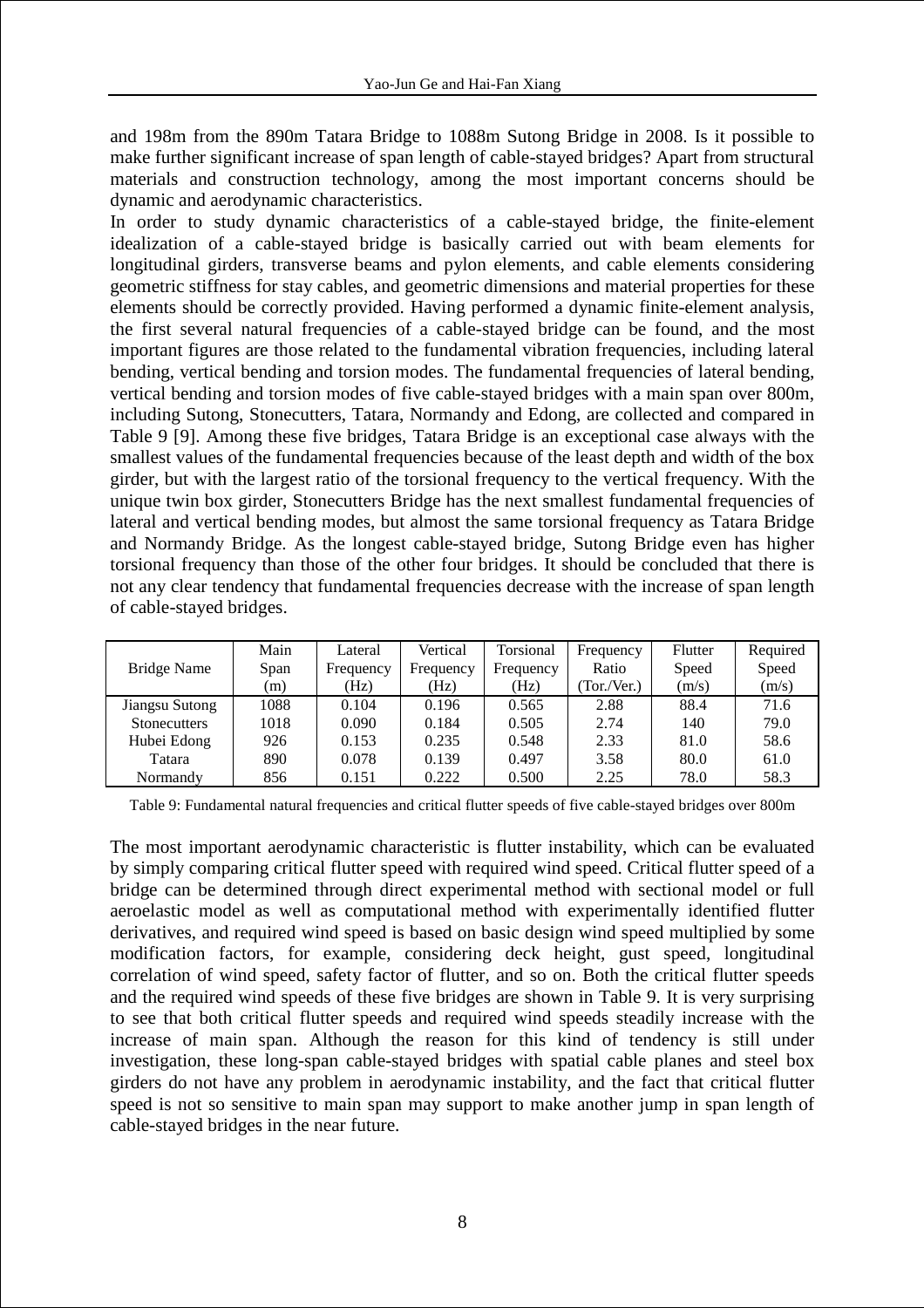#### **3.2 Rain and Wind Induced Vibration of Stay Cables**

The most popular wind-resistance problem suffered in these long-span cable-stayed bridges listed in Table 8 is long stay cable aerodynamics under windy and/or rainy weather conditions. Various wind tunnel tests of prototype cable sections were carried out in dry-wind and rain-wind situations, as for example in Sutong Bridge with the outer diameters of 139mm (the most popular cables) and 158mm (the longest cables). As a result, cable vibration is much more severe under the rain-wind condition than under the dry-wind condition for both cable sections shown in Fig. 8, and the maximum amplitudes of these two cables exceed the allowable value of length/1700 [11]. It should be mentioned, however, that the amplitude of rain-wind cable vibration lies on several main factors, and one of the most important factors is spatial cable state, usually described by inclined angle of a cable,  $\alpha$ , and yaw angle of wind flow,  $\beta$ . Fig. 9 gives the comparison results, from which the most unfavorable spatial state of a φ139 cable is under the inclined angle of  $\alpha = 30^{\circ}$  and the yaw angle of  $\beta = 35^{\circ}$ , and the wind speed is about 7m/s to 11m/s [12].

![](_page_8_Figure_3.jpeg)

Figure 8: Cable vibration under dry-wind and rain-wind conditions

![](_page_8_Figure_5.jpeg)

Figure 9: Rain-wind vibration under different spatial states

In order to reduce severe rain-wind induced cable vibration, cable damping has been investigated together with cable vibration frequency. Based on various on-site measurement of cable damping, the average value of cable damping ratio is about 0.15%. Five kinds of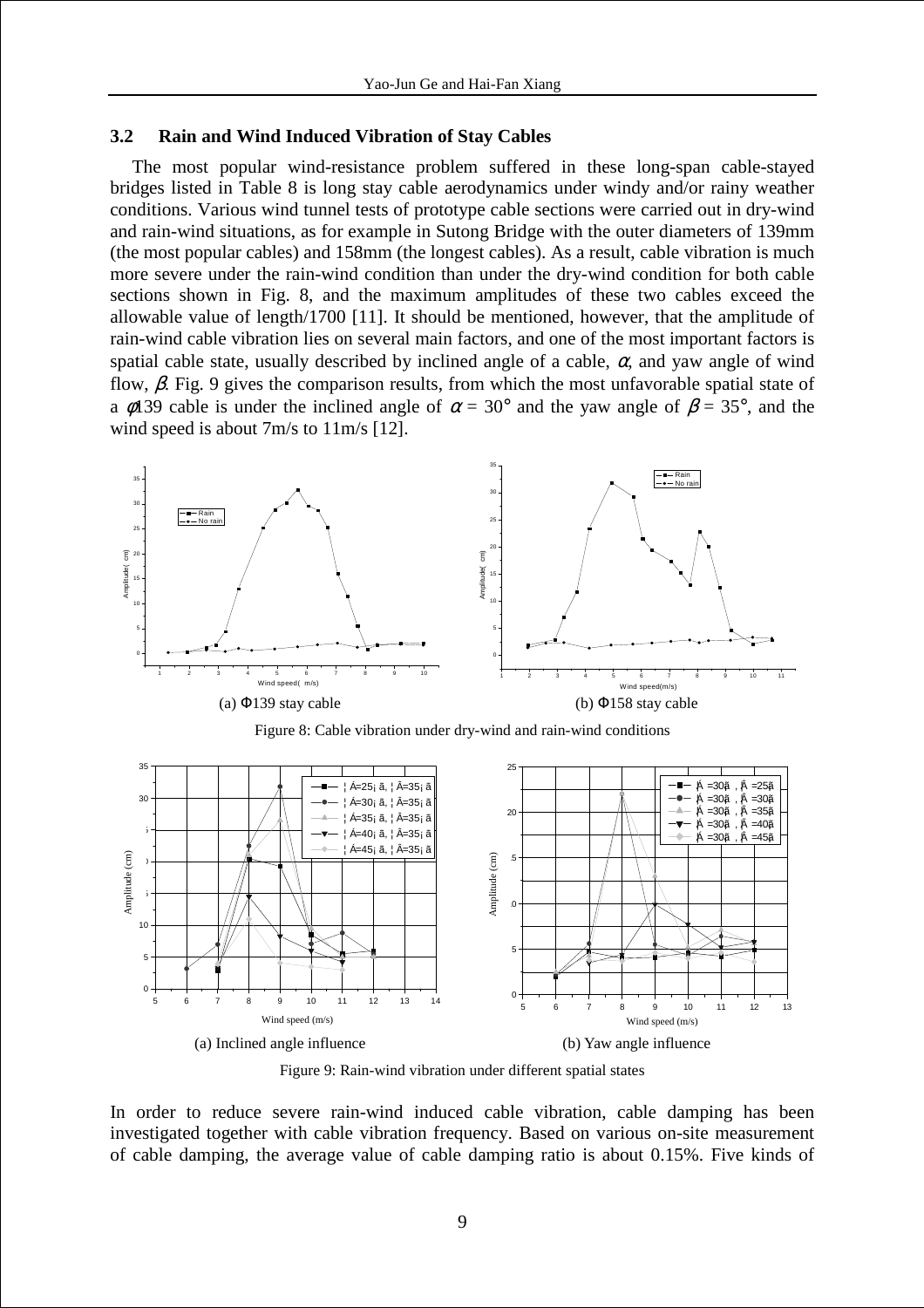damping ratios and four types of vibration frequencies have been tested, and the main results are presented in Fig. 10. It can be expected that rain-wind induced cable vibration can be effectively controlled with doubling the average damping ratio up to 0.30%, for which numerous damping devices have been produced based on different mechanism, for example, oil pressure, oil viscous shearing, friction, rubber viscosity, magnetic resistance, electrical resistance, and so on [12].

![](_page_9_Figure_2.jpeg)

Figure 10: Cable vibration with different damping ratios and frequencies

Another way to ease rain-wind vibration is to prevent cable surface from forming rivulets, which are known as the main effect to generate cable vibration. Two kinds of aerodynamic countermeasures including spiral wires and dimples against rivulets on cable surface were tested and were proven to be sufficient to reduce vibration amplitude to comply with the requirement as shown in Fig. 11. The cable cross ties are also effective to reduce cable vibration not only rain-wind induced but also other vibration, but have been adopted in very few cable-stayed bridges including, for example, Normandy Bridge, one of the ten longest cable-stayed bridges, because of complicated connection with stay cables [12].

![](_page_9_Figure_5.jpeg)

Figure 11: Aerodynamic countermeasures of rain-wind induced cable vibration

#### **4 VORTEX-SHEDDING VIBRATION IN ARCH BRIDGES**

Arch bridge is an ancient bridge type originated from stone arches, which were firstly invented around 2500 BC in the Indus Valley Civilization known by the ancient Greeks, but developed most fully for bridges by the ancient Romans, some of whose structures still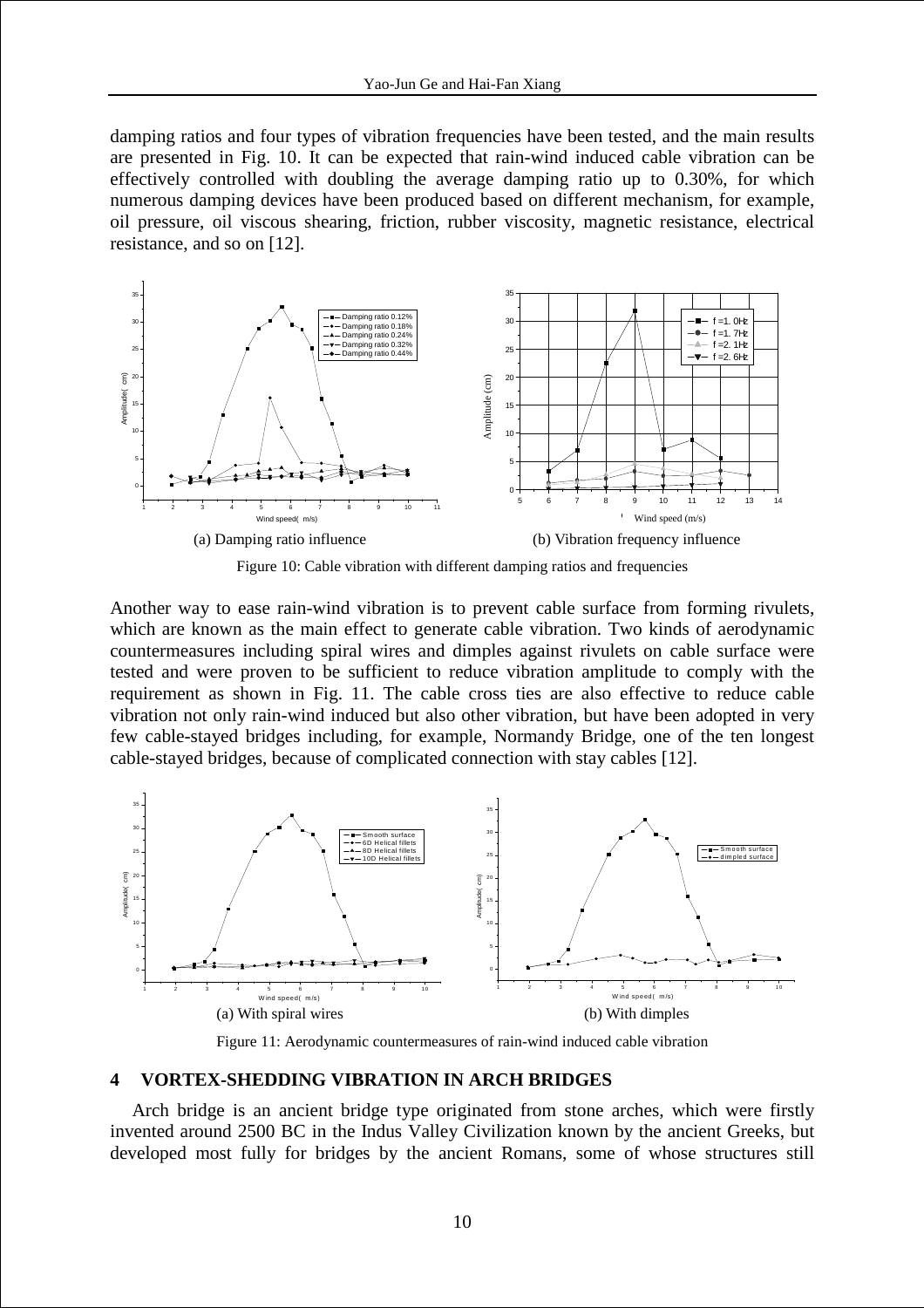survive. China has an ancient history of arch bridge construction for about 2,000 years, and the oldest existing bridge is the Zhaozhou Bridge of 605 AD, which is the world's first wholly-stone open-spandrel segmental arch bridge. In more modern times, stone and brick arches continued to be built by many civil engineers, but different materials, such as cast iron, steel and concrete have been increasingly utilized in the construction of arch bridges. The longest arch bridge of the 19th century is Müngsten Viaduct Bridge with the 170m main span in Germany, which kept the world record until the 310m Hell Gate Bridge built in USA in 1916. In the 1930's, two famous long-span arch bridges were completed, namely the 504m Bayonne Bridge of USA and the 503m Sydney Harbor Bridge of Australia, which had become the longest arches for about 45 years, till the emergence of 518m New River Gorge of USA in 1977. In this new century, China has built several remarkable arch bridges with record-breaking span length, for example, the 420m Sichuan Wanxian Bridge as the longest concrete arch, the 460m Sichuan Wushan Bridge as the longest arch bridge with concretefilled steel tube arch ribs, the 550m Shanghai Lupu Bridge as the longest steel arch, and the 552m Chongqing Caotianmen Bridge as the new record span length arch to be completed this year. Ten longest-span arch bridges in the world are shown in Table 10 [13], and only one of them, namely Shanghai Lupu Bridge, suffered wind-induced vibration problem, vortexshedding oscillation due to bluff cross sections of arch ribs.

| Span  |                    | Main | Girder       | Wind-Induced | Control     |            | Year  |
|-------|--------------------|------|--------------|--------------|-------------|------------|-------|
| Order | Bridge Name        | Span | Type         | Problem      | Measure     | Country    | Built |
|       | Ch.Q. Caotianmen   | 552m | Truss        | None         | None        | China      | 2008  |
| 2     | Shanghai Lupu      | 550m | <b>Box</b>   | Vortex       | Cover plate | China      | 2003  |
| 3     | New River Gorge    | 518m | <b>Truss</b> | None         | None        | USA        | 1977  |
| 4     | Bayonne            | 504m | Truss        | None         | None        | <b>USA</b> | 1931  |
|       | Sydney Harbor      | 503m | Truss        | None         | None        | Australia  | 1932  |
| 6     | Sichuan Wushan     | 460m | Tube         | None         | None        | China      | 2005  |
| 7     | G.D. Xinguang      | 428m | Truss        | None         | None        | China      | 2008  |
| 8     | Sichuan Wanxian    | 420m | <b>Box</b>   | None         | None        | China      | 2001  |
| 9     | Chongqin Caiyuanba | 420m | <b>Box</b>   | None         | None        | China      | 2008  |
| 10    | 4th Hunan Xiantan  | 400m | Tube         | None         | None        | China      | 2007  |

Table 10: Ten longest span arch bridges in the world

## **4.1 Vortex Shedding Vibration of Arch Ribs**

Shanghai Lupu Bridge over Huangpu River is a half-through arch bridge with two side spans of 100m and the central span of 550m, the longest span of arch bridges in the world. The orthotropic steel girder provides six-lane carriageways in the center of the deck and two sightseeing pedestrian ways on both sides, which are supported by arch ribs with several hangers and columns. There are eight horizontal post-tensioning strands in both sides of the girder between the end cross beams to balance the dead load thrusts in the central span arch ribs. The entire steel arch-beam hybrid structure is composed of arch ribs, orthotropic girder, spatial hangers and columns, bracings between two ribs, and horizontal post-tensioning strands as shown in Fig. 11 [14].

The two inclined arch ribs are 100m high from the bottom to the crown, and each has the cross section of a modified rectangular steel box with 5m width and depth of 6m at the crown and 9m at the rib bases as shown in Fig. 12, a configuration for which vortex-induced vibration could occur in vertical and lateral bending modes of arch ribs in the completed bridge structure and during construction, for example, the maximum rib cantilever and the completed arch ribs. Careful investigation in aerodynamic aspects on wind induced oscillation of Lupu Bridge has been conducted based on the feature of the wind environment around the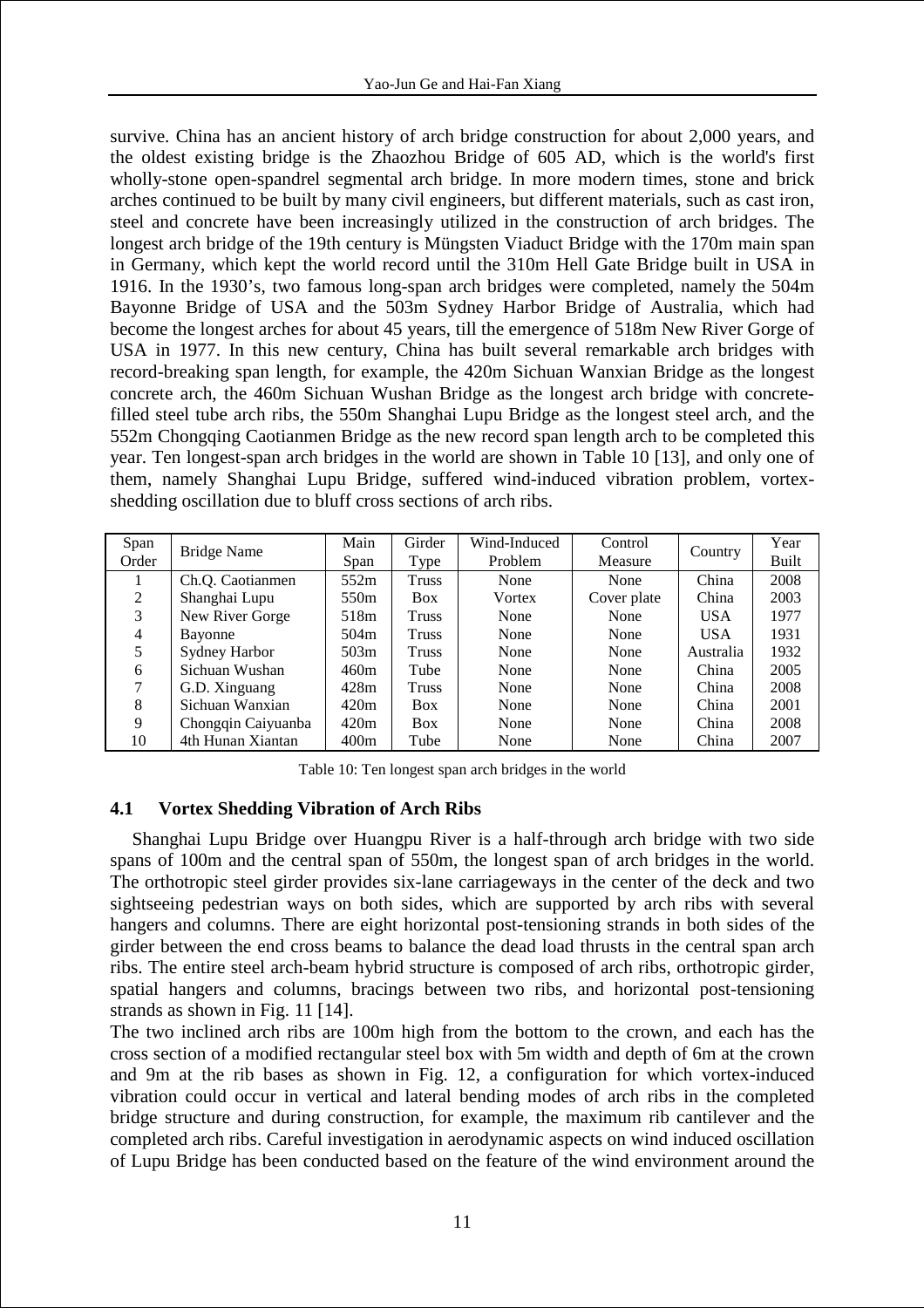bridge site in Shanghai in order to ensure aerodynamic stability and safety of the arch ribs and the whole bridge during construction and after completion. It was found from the investigation that the most unfavorable aerodynamic effect is severe vortex-induced vibration (VIV) of arch ribs after completion and during construction. In order to avoid severe VIV, some aerodynamic preventive measures have been investigated, and certain measures should be adopted in this bridge [15].

![](_page_11_Figure_2.jpeg)

Figure 11: General arrangement of Shanghai Lupu Bridge (Unit: m)

![](_page_11_Figure_4.jpeg)

#### **4.2 Numerical Simulation of Preventive Means**

Although bridge aerodynamics is traditionally investigated through physical testing methods or analytical approaches based on experimentally identified parameters, the application of numerical simulation becomes more and more accessible to aerodynamic design of bridge member geometry and checking of structural performance. Numerical simulation based on computational fluid dynamics (CFD) provides alternative possibilities for physical experimentation, for example, wind tunnel testing, which often proves expensive and time-consuming.

The random vortex method code RVM-FLUID [16] developed in Tongji University in 2002 was used to analyze the two-dimensional model of a couple of rib cross sections with the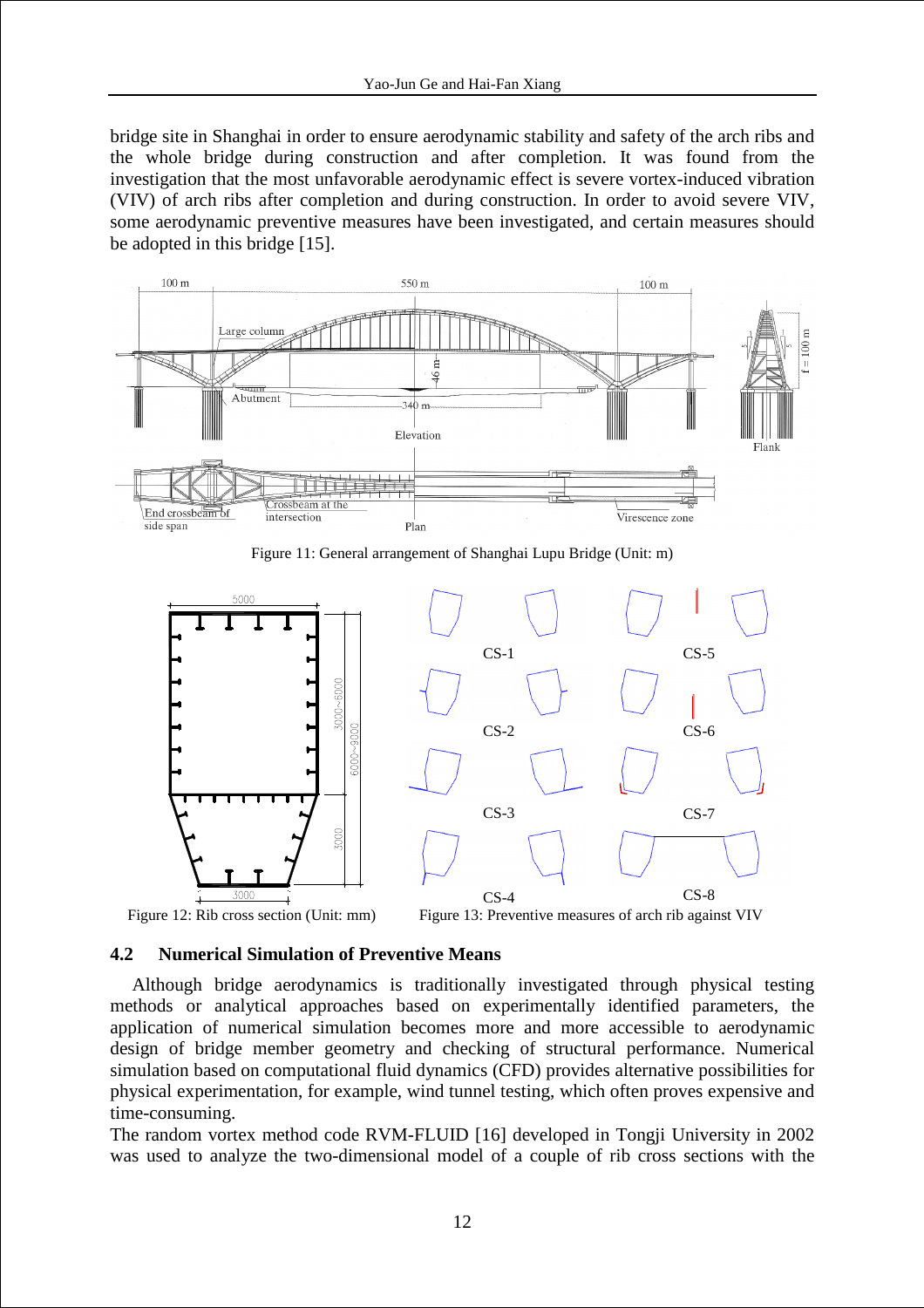average depth of 7.5m. It was found that severe VIV happens with the amplitude of 0.028H (rib depth) at the Strouhal number (reduced frequency)  $S_t = 0.156$ . In order to improve resistance to VIV of the bluff cross section of the ribs, several aerodynamic preventive measures as shown in Fig. 13 were numerically tested, and the calculation results including Strouhal numbers and relative amplitudes are listed in Table 11. There are only four effective schemes of preventive measures, including CS-2, CS-6, CS-7 and CS-8, which can reduce amplitude of VIV to some extent. Among these four schemes, the best solution is the scheme of the full cover plate (CS-8), which can reduce the amplitude to only about 40% of that in the original configuration [17].

| Case   | <b>Rib Configuration</b> | Strouhal | $z_{max}/H$ <sup>*</sup> | Reduced |
|--------|--------------------------|----------|--------------------------|---------|
| $CS-1$ | Original structure       | 0.156    | 0.028                    |         |
| $CS-2$ | 2m middle plates         | 0.220    | 0.025                    | 11%     |
| $CS-3$ | 2m bottom plates (H)     | 0.137    | 0.034                    |         |
| $CS-4$ | $2m$ bottom plates $(V)$ | 0.137    | 0.032                    |         |
| $CS-5$ | 4m top stabilizer        | 0.137    | 0.032                    |         |
| $CS-6$ | 4m bottom stabilizer     | 0.156    | 0.017                    | 39%     |
| $CS-7$ | 4m corner deflectors     | 0.175    | 0.023                    | 18%     |
| $CS-8$ | Full cover plate         | 0.156    | 0.011                    | 61%     |

\* *zmax* is the maximum VIV amplitude, and *H* is the rib depth.

Table 11: Strouhal number and relative amplitudes

## **4.3 Wind Tunnel Testing Confirmation**

The aeroelastic model for confirming effectiveness of the full cover plate was designed with a linear scale of 1:100 of the prototype structure with the entire model simulated in sufficient detail including anti-collision walls and other deck details. Apart from Reynolds number, the similarities of the other dimensionless quantities were carefully adjusted. The full aeroelastic model of Lupu Bridge was designed and constructed for the structure configurations corresponding to three construction stages, the maximum rib cantilever (MRC), the completed arch rib (CAR), and the completed bridge structure (CBS). The wind tunnel experiments of VIV with aeroelastic models were carried out in the TJ-3 Boundary Layer Wind Tunnel as shown in Fig. 14 [17].

![](_page_12_Picture_7.jpeg)

Figure 14: Aerodynamic model of Shanghai Lupu Bridge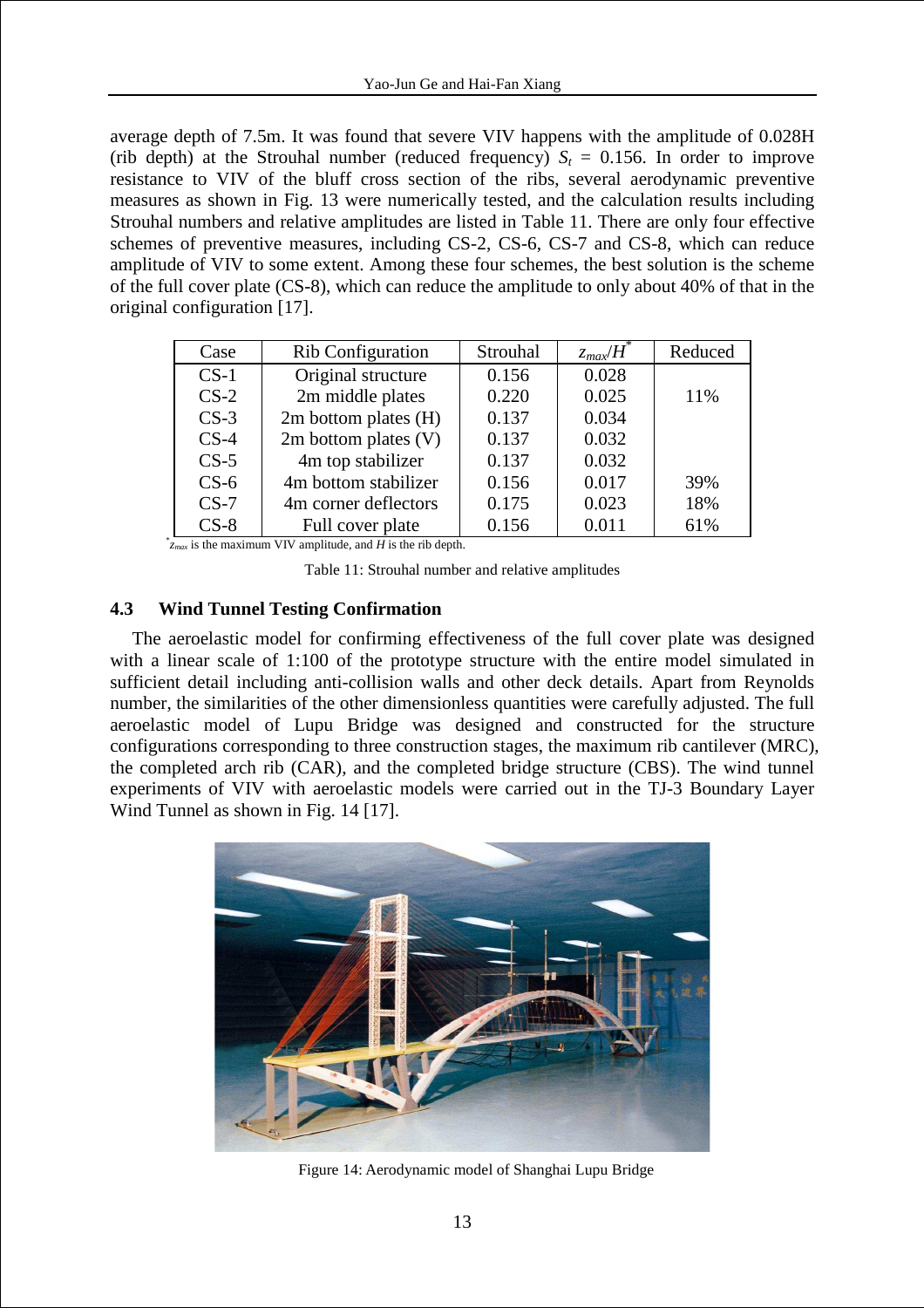Several wind tunnel testing cases were conducted for three bridge configurations with or without preventive measures under different angles of attack and different yaw angles. The measured data include the displacements of arch ribs and stiffening girder at the mid-span  $(L/2)$  and the quarter span  $(L/4)$  of the centre span, and the displacements at the top of one temporary tower. Due to the bluff feature of the arch rib sections, significant VIV oscillation was observed in vertical and lateral bending modes during testing. Two types of aerodynamic preventive measures were experimentally investigated, including the full cover plate between two arch ribs (scheme A) and the partial cover plate with 30% air vent (scheme B). The main experimental results including the maximum displacements of vertical and lateral VIV of the arch ribs at the mid span  $(L/2)$  and the quarter span  $(L/4)$  are listed in Table 12. It can be concluded that scheme A or B effectively makes it possible to reduce VIV amplitudes [15].

| Erection      | Attack      | Control  | Speed | Frequency (Hz) |         | $L/2$ Amplitude (m) |         |          | $L/4$ Amplitude (m) |
|---------------|-------------|----------|-------|----------------|---------|---------------------|---------|----------|---------------------|
| Stage         | Angle       | Measures | (m/s) | Vertical       | Lateral | Vertical            | Lateral | Vertical | Lateral             |
|               |             | Original | 16.3  | 0.393          | 0.408   | 0.813               | 0.308   | 0.216    |                     |
| Maximum       |             |          | 26.3  | 0.393          | 0.408   | 0.656               | 0.272   | 0.176    |                     |
| Rib           | $0^{\circ}$ | Scheme   | 17.5  | 0.393          | 0.408   | 0.590               | 0.237   | 0.166    |                     |
| Cantilever    |             | A        | 25.0  | 0.393          | 0.408   | 0.333               | 0.144   | 0.100    |                     |
| (MRC)         |             | Scheme   | 16.3  | 0.393          | 0.408   | 0.249               | 0.115   | 0.069    |                     |
|               |             | B        | 42.5  | 0.883          | 0.408   | 0.374               | 0.195   | 0.262    | 0.082               |
| Completed     |             | Original | 31.3  | 0.679          | 0.441   | 0.115               |         | 0.634    |                     |
| Arch Ribs     | $+3^\circ$  | Type A   | 33.8  | 0.679          | 0.441   | 0.066               | 0.074   | 0.358    |                     |
| (CAR)         |             | Type B   | 31.3  | 0.679          | 0.441   | 0.047               | 0.055   | 0.359    |                     |
|               |             | Original | 17.5  | 0.368          |         | 0.040               |         | 0.164    |                     |
| Completed     |             |          | 35.0  | 0.368          |         | 0.135               |         | 0.588    |                     |
| <b>Bridge</b> | $-3^\circ$  | Type     | 17.5  | 0.368          |         | 0.067               |         | 0.070    |                     |
| Structure     |             | A        | 32.5  | 0.368          |         | 0.047               |         | 0.239    |                     |
| (CBS)         |             | Type     | 17.5  | 0.368          |         | 0.067               |         | 0.023    |                     |
|               |             | B        | 32.5  | 0.368          |         | 0.037               |         | 0.203    |                     |

Table 12: Maximum VIV amplitudes of arch ribs and corresponding wind speeds

# **5 CONCLUSIONS AND PROSPECTS**

With the experience gained from the recently built suspension bridges, such as Akashi Kaikyo, Zhejiang Xihoumen, Great Belt, Jiangsu Runyang and Hong Kong Tsing Ma, the intrinsic limit of span length due to aerodynamic stability is about 1,500m for a traditional suspension bridge with either a streamlined box deck or a ventilative truss girder. Beyond or even approaching this limit, designers should be prepared to improve aerodynamic stability of a bridge by modifying cable system or adopting some countermeasures for girder, including vertical and/or horizontal stabilizer and slotted deck as well as passive and active control devices. Based on a preliminary study, either a widely slotted deck or a narrowly slotted deck with vertical and horizontal stabilizers could provide a 5,000m span-length suspension bridge with high enough critical wind speed, which can meet aerodynamic requirement in most typhoon-prone areas in the world.

The practice of the latest record-breaking cable-stayed bridges, Jiangsu Sutong, Hong Kong Stonecutters, Hubei Edong, Tatara and Normandy, unveils the facts that long-span cablestayed bridges with spatial cable planes and steel box girder have high enough critical flutter speed and main aerodynamic concern in rain-wind induced vibration of long stay cables. It seems that there is still room to enlarge main span of cable-stayed bridges in the aspect of aerodynamic stability. With the development of effective solution for cable vibration mitigation, further increase or jump of span length can be expected in the near future.